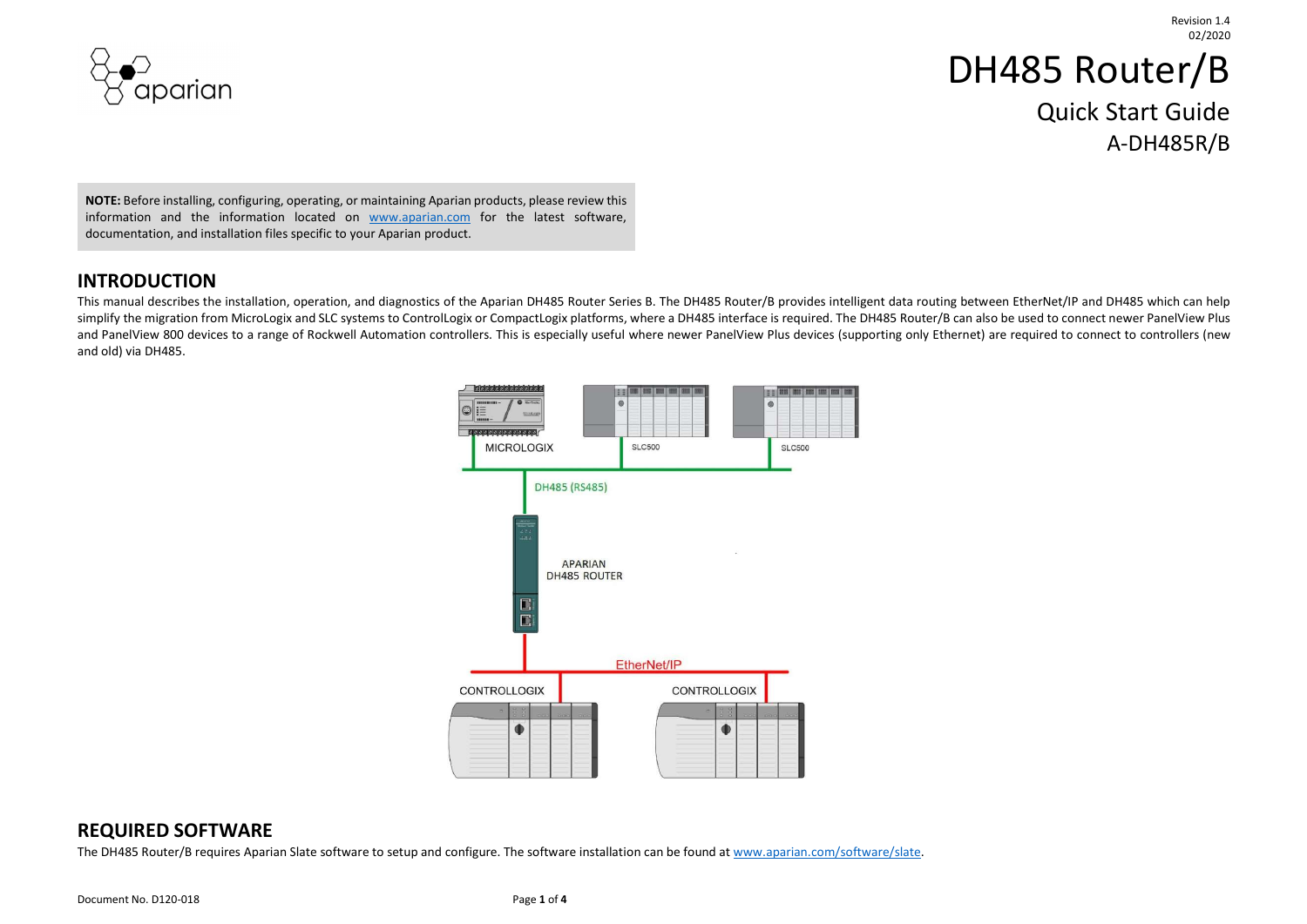Revision 1.4 02/2020

#### MODULE INSTALLATION

The module has two Ethernet ports located at the lower front of the module. There are also two ports at the bottom of the module for RS232/RS485 serial and power. The power port uses a three-way connector which is used for the DC power supply positive and negative (or ground) voltage as well as the earth connection.

The nine-way connector is used to connect the RS232 and RS485 conductors for serial communication. The shield terminal can be used for shielded cable in high noise environments.



| <b>LED</b> | <b>Description</b>                                                                                                                                                                                                                                                   |
|------------|----------------------------------------------------------------------------------------------------------------------------------------------------------------------------------------------------------------------------------------------------------------------|
| Ok         | The module LED will provide information regarding the system-level<br>operation of the module.                                                                                                                                                                       |
|            | If the LED is red, then the module is not operating correctly. For example, if<br>the module application firmware has been corrupted or there is a hardware<br>fault the module will have a red Module LED.                                                          |
|            | If the LED is green (flashing), then the module has booted and is running<br>correctly without any application configuration loaded.                                                                                                                                 |
|            | If the LED is green (solid), then the module has booted and is running<br>correctly with application configuration loaded.                                                                                                                                           |
| A/B        | The Ethernet LED will light up when an Ethernet link has been detected (by<br>plugging in a connected Ethernet cable). The LED will flash every time traffic<br>is detected. This module has two Ethernet ports A and B. Each LEDs<br>represents each specific port. |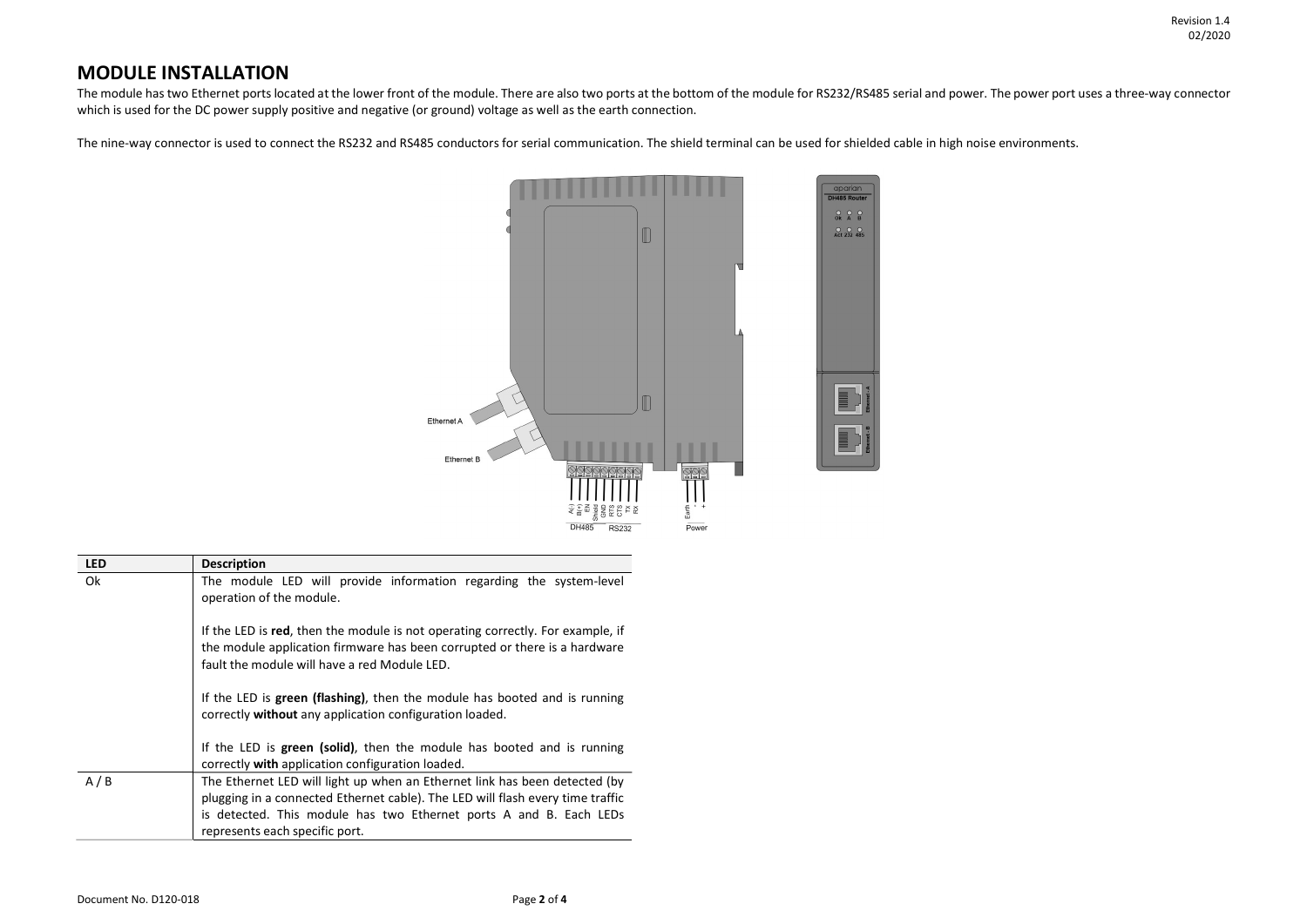| Act | The activity LED is used for the DH485 Routing. Every time there is a          |
|-----|--------------------------------------------------------------------------------|
|     | successful DH485 routing transaction the LED will flash green. The LED will    |
|     | flash red if the routing was unsuccessful (e.g. Logix Tag does not exist).     |
| 232 | The 232 LED is used for the RS232 port. Every time there is a successful DH485 |
|     | packet on RS232 the LED will flash green. The LED will flash red if the DH485  |
|     | packet failed (e.g. checksum failure).                                         |
| 485 | The 485 LED is used for the RS485 port. Every time there is a successful DH485 |
|     | packet on RS485 the LED will flash green. The LED will flash red if the DH485  |
|     | packet failed (e.g. checksum failure).                                         |

### RS485 TERMINATION

All RS485 networks need to be terminated at the extremities (start and end point) of the communication conductor. The termination for the RS485 network can be enabled/disabled via the module configuration. Enabling the termination will connect an internal 125 Ohm resistor across the positive (+) and negative (-) conductors of the RS485 network.

### ELECTRICAL AND ENVIRONMENTAL

| Specification      | Rating                                      |
|--------------------|---------------------------------------------|
| Power requirements | Input: $10 - 32V$ DC, (121 mA @ 24 VDC)     |
| Power consumption  | 3.1 W (Including full load on USB of 200mA) |
|                    | 67 mA maximum                               |
| Temperature        | $-20 - 70$ °C                               |

### STUDIO 5000 CONFIGURATION

The module must be added to the Logix IO tree using a Generic Ethernet Module Profile.

### NORTH AMERICAN HAZARDOUS LOCATION APPROVAL

SUITABLE FOR USE IN CLASS I, DIVISION 2, GROUPS A, B, C AND D HAZARDOUS LOCATIONS, OR NONHAZARDOUS LOCATIONS ONLY.

WARNING - EXPLOSION HAZARD - DO NOT DISCONNECT EQUIPMENT WHILE THE CIRCUIT IS LIVE OR UNLESS THE AREA IS KNOW TO BE FREE OF IGNITABLE CONCENTRATIONS.

WARNING - EXPLOSION HAZARD - SUBSTITUTION OF ANY COMPONENT MAY IMPAIR SUITABILITY FOR CLASS I, DIVISION 2.



#### For professional users in the European Union

If you wish to discard electrical and electronic equipment (EEE), please contact your dealer or supplier for further information.

WARNING – Cancer and reproductive harm – www.p65warnings.ca.gov

## ADDITIONAL INFORMATION

The following resources contain additional information that can assist the user with the module installation and operation.

| <b>Resource</b>                 | Link                                         |
|---------------------------------|----------------------------------------------|
| Slate Installation              | http://www.aparian.com/software/slate        |
| <b>DH485 Router User Manual</b> |                                              |
| DH485 Router Datasheet          | http://www.aparian.com/products/dh485routerb |
| Example Code & UDTs             |                                              |